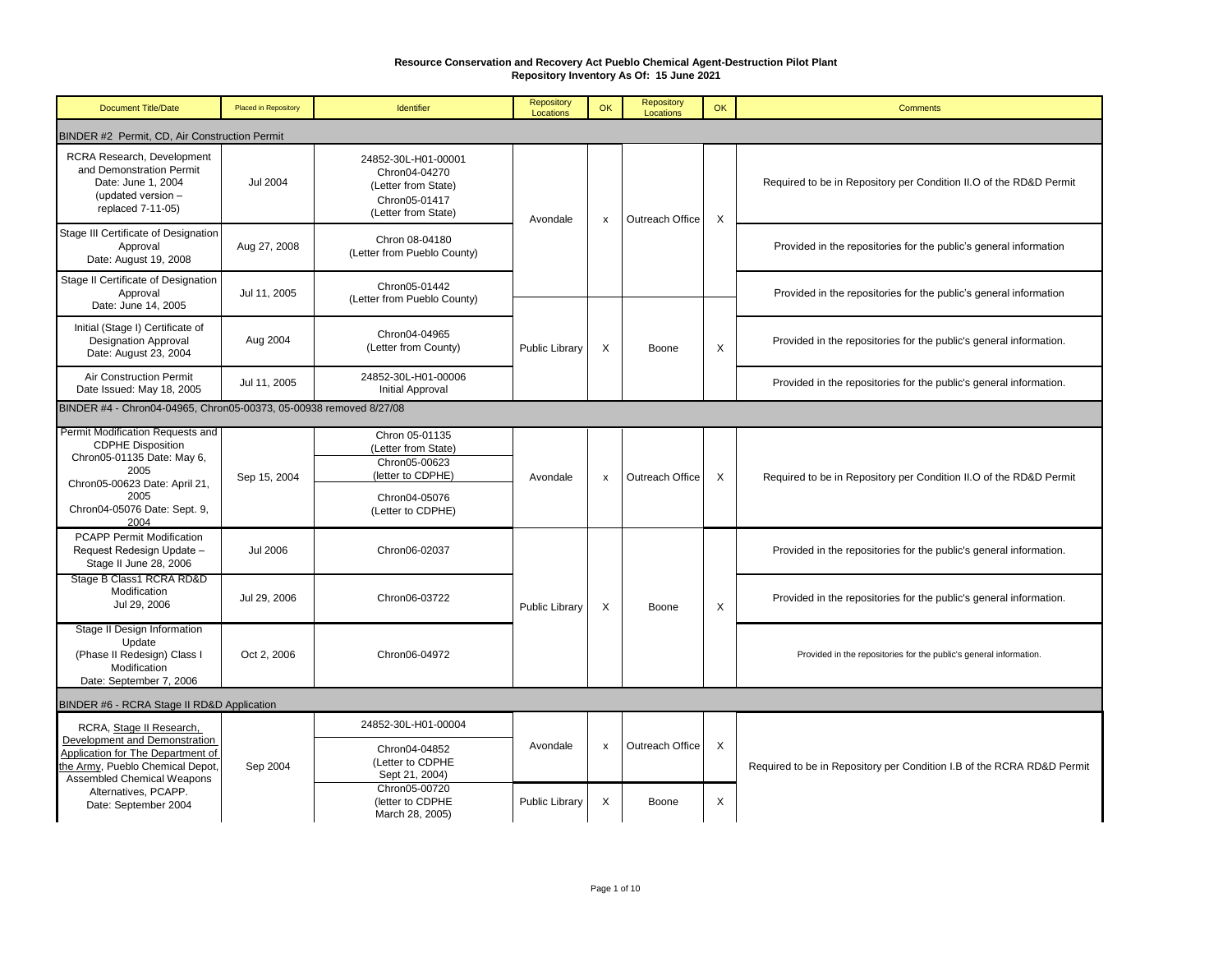| <b>Document Title/Date</b>                                                                                | <b>Placed in Repository</b>                                                               | Identifier                                                                  | Repository<br>Locations    | OK             | Repository<br>Locations  | <b>OK</b>                 | <b>Comments</b>                                                                                                                          |  |  |
|-----------------------------------------------------------------------------------------------------------|-------------------------------------------------------------------------------------------|-----------------------------------------------------------------------------|----------------------------|----------------|--------------------------|---------------------------|------------------------------------------------------------------------------------------------------------------------------------------|--|--|
|                                                                                                           | BINDER #7 - Certificate of Designation Application, April 2004, December 2004, March 2007 |                                                                             |                            |                |                          |                           |                                                                                                                                          |  |  |
| Initial (Stage I) Certificate of<br><b>Designation Application</b><br>Date: April 2004                    | Apr 2004                                                                                  | Chron04-02769                                                               | Avondale                   |                | Outreach Office          | $\boldsymbol{\mathsf{X}}$ | Provided in the repositories per the County's request. It is approved and no<br>longer active.                                           |  |  |
| Stage II Certificate of Designation<br>Application<br>Date: December 2004                                 | Dec 14, 2004                                                                              | 24852-30L-000-V0002                                                         |                            | $\mathsf{x}$   |                          |                           | Provided in the repositories per County's request                                                                                        |  |  |
| Stage III Certificate of Designation<br>Application<br>Date: March 2007                                   | Aug 27, 2007                                                                              | 24852-RD-30L-000-V00004 Rev 0<br>Chron07-01163<br>(letter to Pueblo County) |                            |                |                          |                           | Provided in the repositories per County's request                                                                                        |  |  |
| Draft Health Risk Assessment<br>Protocol<br>Date: July 3, 2007                                            | Aug 2007                                                                                  | 24852-3RC-000-V0003<br>Rev P02<br>replaces 24852-3RC-000-V0003              | <b>Public Library</b>      | X              | Boone                    | X                         | Provided in the repositories for the public's general information.<br>Provided in the repositories for the public's general information. |  |  |
| BINDER #9 - NRCR Interim Design Assessment Removed 8/27/08                                                |                                                                                           |                                                                             |                            |                |                          |                           |                                                                                                                                          |  |  |
| Public Participation Plan For the<br><b>Chemical Weapons Stockpile</b><br>Disposal Program                | Jul 28, 2005                                                                              | <b>Yellow Pamphlets</b>                                                     | Avondale                   | $\pmb{\times}$ | Outreach Office          | X                         | Public Participation Plan<br>For the Chemical Weapons Stockpile Disposal Program<br>U.S. Army Pueblo Chemical Depot                      |  |  |
| U.S. Army Pueblo Chemical Depot<br>Pueblo, Colorado July 2005                                             |                                                                                           |                                                                             | Public Library             | $\times$       | Boone                    | $\mathsf{x}$              | Pueblo, Colorado July 2005                                                                                                               |  |  |
| BINDER #10, 11, & 12 RCRA RD&D State III                                                                  |                                                                                           |                                                                             |                            |                |                          |                           |                                                                                                                                          |  |  |
| RCRA Research, Development<br>and Demonstration (RD&D)<br>Date: November 2006<br>Issued: December 1, 2006 | Revised<br>December 2010                                                                  | Volumes I, II, III<br>Chron06-03868                                         | Avondale                   | $\pmb{\times}$ | Outreach Office          | X                         | Provided in the repositories for the public's general information.                                                                       |  |  |
| Stage III, Permit Modification<br>Request Dec 5, 2006                                                     |                                                                                           |                                                                             | Public Library             | X              | Boone                    | $N/A^*$                   |                                                                                                                                          |  |  |
| BINDER #13 Supplement to Stage II Class 3 Resource Conservation & Recovery Act                            |                                                                                           |                                                                             |                            |                |                          |                           |                                                                                                                                          |  |  |
| Supplement to the Stage III Class<br>3 Resource Conservation &                                            |                                                                                           | 24852-30L-H01-00012                                                         | Avondale                   | x              | Outreach Office          | $\times$                  | Required to be in the repositories per Condition I.B of the RCRA RD&D                                                                    |  |  |
| Recovery Act Permit Modification<br><b>Request for PCAPP</b><br><b>Issued August 2007</b>                 | Aug 20, 2007                                                                              | Chron07-03373                                                               | <b>Public Library</b>      | X              | Boone                    | X                         | Permit                                                                                                                                   |  |  |
| BINDER #14 - Tank Assessment Report                                                                       |                                                                                           |                                                                             |                            |                |                          |                           |                                                                                                                                          |  |  |
| Tank Assessment Report (TAR)<br>RCRA Addendum 1 to Stage III,<br>Class 3                                  | January 2016                                                                              | 24852-RD-30H-000-V0001, Rev 006                                             | Avondale                   | X              | Outreach Office          | $\times$                  | Required to be in the repositories per Condition I.B of the RCRA RD&D                                                                    |  |  |
| <b>Permit Modification Request</b><br>September 2007                                                      |                                                                                           |                                                                             | Public Library             | $\mathsf{x}$   | Boone                    | $\mathsf{x}$              | Permit                                                                                                                                   |  |  |
| BINDER #16, 16B, 16C, 17                                                                                  |                                                                                           |                                                                             |                            |                |                          |                           |                                                                                                                                          |  |  |
| <b>STATE RCRA RD&amp;D</b><br>Demonstration Permit Phase III<br><b>Volumes 1, 2 &amp; 3</b>               | Nov 5, 2008                                                                               | Chron08-05249<br>24852-30L-H01-00017-v01, v02 & 03<br><b>Rev - 31</b>       | Avondale<br>Public Library | x<br>X         | Outreach Office<br>Boone | X<br>X                    | Required to be in the repositories per Condition I.B of the RCRA RD&D<br>Permit                                                          |  |  |
|                                                                                                           |                                                                                           |                                                                             |                            |                |                          |                           |                                                                                                                                          |  |  |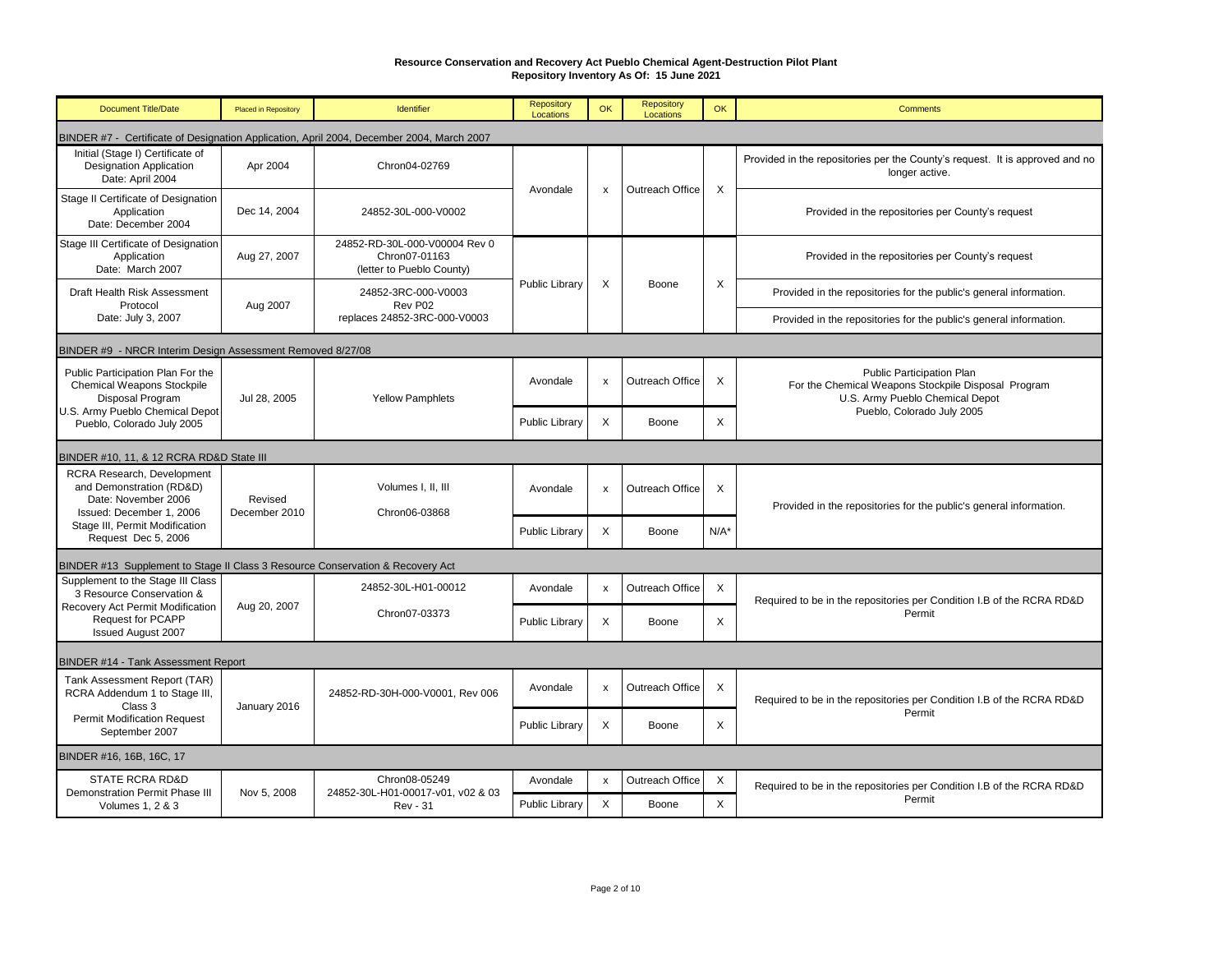| <b>Document Title/Date</b>                                        | <b>Placed in Repository</b>                                         | <b>Identifier</b>                                                                                                                                                                                                                                                                                                                                                                                                        | <b>Repository</b><br>Locations | OK           | Repository<br>Locations | <b>OK</b> | <b>Comments</b>                                                                 |  |  |
|-------------------------------------------------------------------|---------------------------------------------------------------------|--------------------------------------------------------------------------------------------------------------------------------------------------------------------------------------------------------------------------------------------------------------------------------------------------------------------------------------------------------------------------------------------------------------------------|--------------------------------|--------------|-------------------------|-----------|---------------------------------------------------------------------------------|--|--|
| BINDER #18                                                        |                                                                     |                                                                                                                                                                                                                                                                                                                                                                                                                          |                                |              |                         |           |                                                                                 |  |  |
| <b>Response to Comments</b>                                       | Nov 5, 2008                                                         | 24852-30L-H01-00018                                                                                                                                                                                                                                                                                                                                                                                                      | Avondale                       | $\mathsf{x}$ | Outreach Office         | $\times$  | Required to be in the repositories per Condition I.B of the RCRA RD&D           |  |  |
|                                                                   |                                                                     |                                                                                                                                                                                                                                                                                                                                                                                                                          | Public Library                 | X            | Boone                   | $\times$  | Permit                                                                          |  |  |
| BINDER #20 - CDPHE Permit Mod Approval/ PCAPP Permit Mod Request  |                                                                     |                                                                                                                                                                                                                                                                                                                                                                                                                          |                                |              |                         |           |                                                                                 |  |  |
|                                                                   |                                                                     | Chron07-04827 1/09<br>Chron 09-00285/08-05052 1/09<br>Chron 09-00485/08-05573 1/09<br>Chron 09-01073/08-05484 2/09                                                                                                                                                                                                                                                                                                       | Avondale                       | $\mathbf{x}$ | Outreach Office         | X         |                                                                                 |  |  |
| Permit Modifications - Volume 1<br>State Approvals                | January 2009                                                        | Chron 09-00622/08-05435 1/09<br>Chron 09-02278/09-01594 4/09<br>Chron 09-03611/08-05158 6/09<br>Chron 09-03618/08-06033 6/09<br>Chron 09-04254/09-03983 7/09<br>Chron 09-05482/09-03663 9/09                                                                                                                                                                                                                             | Public Library                 | X            | Boone                   | X         | Required to be in the repositories per Condition I.B of the RCRA RD&D<br>Permit |  |  |
| BINDER #20B - CDPHE Permit Mod Approval/ PCAPP Permit Mod Request |                                                                     |                                                                                                                                                                                                                                                                                                                                                                                                                          |                                |              |                         |           |                                                                                 |  |  |
|                                                                   | Permit Modifications - Volume 2<br>November 2009<br>State Approvals | Chron09-06520/09-01028 & 01029 11/09<br>Chron10-00862/09-03610 2/10<br>Chron10-02771/09-06854 4/10<br>Cron10-05125/10-02414 8/10<br>Chron10-05580/10-01710 8/10<br>Chron10-06229/10-01053 8/10<br>Chron11-00710/10-0072 2/11<br>Chron11-02144/11-00696 4/11<br>Chron11-04049/11-03339 7/11<br>Chron11-04050/11-03340 7/11<br>Chron11-04898/11-04386 8/24<br>Chron11-06175/09-02406 10/11<br>Chron11-07198/11-06318 12/11 | Avondale                       | $\mathsf{x}$ | Outreach Office         | X         |                                                                                 |  |  |
|                                                                   |                                                                     |                                                                                                                                                                                                                                                                                                                                                                                                                          | Public Library                 | X            | Boone                   | X         | Required to be in the repositories per Condition I.B of the RCRA RD&D<br>Permit |  |  |
| BINDER #20C - CDPHE Permit Mod Approval/ PCAPP Permit Mod Request |                                                                     |                                                                                                                                                                                                                                                                                                                                                                                                                          |                                |              |                         |           |                                                                                 |  |  |
|                                                                   |                                                                     | Chron12-00993/11-05679&-5680 2/12<br>Chron12-01629/11-06317 3/12<br>Chron12-02278/3/12<br>Chron12-03337/09-02848 5/12                                                                                                                                                                                                                                                                                                    | Avondale                       | $\pmb{\chi}$ | Outreach Office         | $\sf X$   |                                                                                 |  |  |
| Permit Modifications - Volume 3<br>State Approvals                | February 2012                                                       | Chron12-0475/12-00548 5/31<br>Chron12-05161/03186 10/12<br>Chron13-00323/12-00702 1/22/13<br>Chrion13-01541/12-05160 4/24/13<br>Chron 13-01944/09-05307 6/6/13<br>Chron13-04233/03690 10/13<br>Chron13094238/13-02671 10/13                                                                                                                                                                                              | Public Library                 | X            | Boone                   | X         | Required to be in the repositories per Condition I.B of the RCRA RD&D<br>Permit |  |  |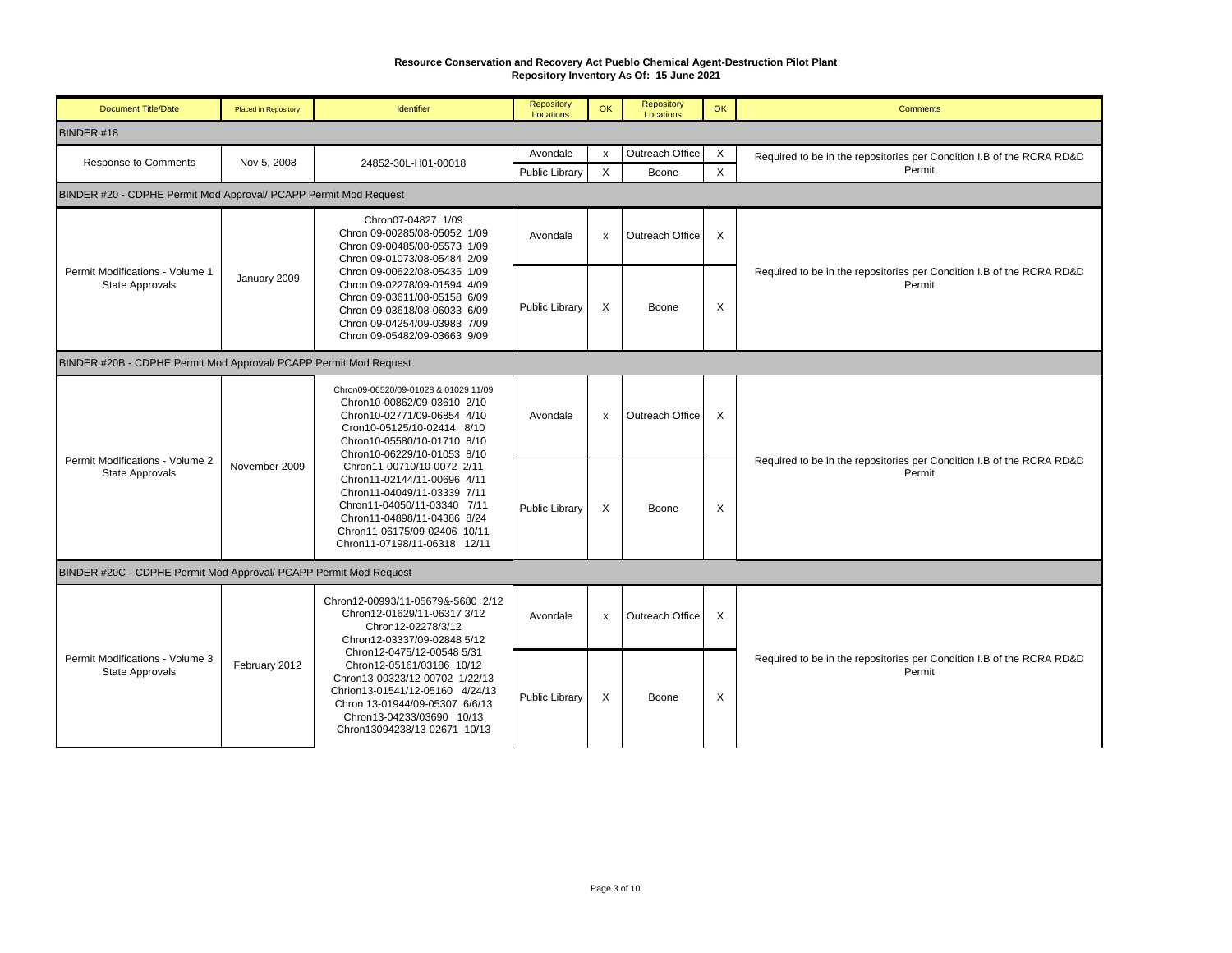| <b>Document Title/Date</b>                                        | Place in Repository         | <b>Identifier</b>                                                                                                                                                                                                                                                                                                                                                                                                                                                                                                                                           | Repository<br>Locations        | OK                 | Repository<br>Locations        | OK                        | <b>Comments</b>                                                                 |  |  |  |
|-------------------------------------------------------------------|-----------------------------|-------------------------------------------------------------------------------------------------------------------------------------------------------------------------------------------------------------------------------------------------------------------------------------------------------------------------------------------------------------------------------------------------------------------------------------------------------------------------------------------------------------------------------------------------------------|--------------------------------|--------------------|--------------------------------|---------------------------|---------------------------------------------------------------------------------|--|--|--|
| BINDER #20D - CDPHE Permit Mod Approval/ PCAPP Permit Mod Request |                             |                                                                                                                                                                                                                                                                                                                                                                                                                                                                                                                                                             |                                |                    |                                |                           |                                                                                 |  |  |  |
|                                                                   |                             | Chron13-03578/13-00728 9/13<br>Chron13-04233/13-03690 10/13<br>Chron13-04238/13-02671 10/13<br>Chron13-04945/13-066 2/14<br>Chron14-01238/13-03691 2/14                                                                                                                                                                                                                                                                                                                                                                                                     | Avondale                       | $\pmb{\mathsf{x}}$ | Outreach Office                | $\times$                  |                                                                                 |  |  |  |
| Permit Modifications - Volume 4<br><b>State Approvals</b>         | September 2013              | Chron14-01767/14-01800 4/14<br>Chron14-2198/14-01865 5/14<br>Chron14-03953/14-02522 7/14<br>Chron15-00028/14-03992 2/15<br>Chron15-00030/12-05158 2/15<br>Chron15-00037/13-00793 3/15<br>Chron15-00038/14-03598 3/15<br>Chron15-00039/15-00016 3/15                                                                                                                                                                                                                                                                                                         | Public Library                 | $\sf X$            | Boone                          | X                         | Required to be in the repositories per Condition I.B of the RCRA RD&D<br>Permit |  |  |  |
| Binder #20E - CDPHE Permit Mod Approval/ PCAPP Permit Mod Request |                             |                                                                                                                                                                                                                                                                                                                                                                                                                                                                                                                                                             |                                |                    |                                |                           |                                                                                 |  |  |  |
|                                                                   |                             | Chron15-01071/15-00387 5/15<br>Chron15-01072/15-01054 5/15<br>Chron15-01073/13-03597 5/15<br>Chron15-01075/13-01323 5/15<br>Chron15-01076/15-01065 5/15                                                                                                                                                                                                                                                                                                                                                                                                     | Avondale                       | $\pmb{\mathsf{x}}$ | Outreach Office                | $\boldsymbol{\mathsf{X}}$ |                                                                                 |  |  |  |
| Permit Modifications - Volume 5<br><b>State Approvals</b>         | May 2015                    | Chron15-02016/15-00713 8/15<br>Chron15-02496/15-0174 8/14/15<br>Chron15-02499/15-02244 8/11/15<br>Chron15-02502/15-01735 9/15/15<br>Chron15-02874/15-01991 11/15<br>Chron15-02876 12/15<br>Chron15-02879/15-01743 12/15                                                                                                                                                                                                                                                                                                                                     | <b>Public Library</b>          | X                  | Boone                          | X                         | Required to be in the repositories per Condition I.B of the RCRA RD&D<br>Permit |  |  |  |
| Binder #20F - CDPHE Permit Mod Approval/ PCAPP Permit Mod Request |                             |                                                                                                                                                                                                                                                                                                                                                                                                                                                                                                                                                             |                                |                    |                                |                           |                                                                                 |  |  |  |
|                                                                   |                             | Chron16-01143/16-00968 4/20/16<br>Chron16-01148/15-02866 5/2/16<br>Chron16-01149/16-00748 5/9/16<br>Chron16-02/5-02859/03544 5/13/16                                                                                                                                                                                                                                                                                                                                                                                                                        | Avondale                       | $\pmb{\mathsf{x}}$ | Outreach Office                | $\boldsymbol{\mathsf{X}}$ |                                                                                 |  |  |  |
| Permit Modifications - Volume 6<br><b>State Approvals</b>         | Jul 2016                    | Chron16-01153/15-02480 5/16/16<br>Chron16-01158/15-02474 6/17/16<br>Chron16-01444/16-00980 6/30/16<br>Chron16-01445/16-01435 8/16<br>Chron16-01429/01450 8/16<br>Chron16-01664/01451 8/16<br>Chron16-00962/02959 9/16<br>Chron16-02984/03018 & 03021 10/16<br>Chron16-01657/03015 10/16<br>Chron16-0987/03014 10/16<br>Chron16-03161/03016 10/16<br>Chron16-03031/03020 10/16<br>Chron16-03130/03020 10/16<br>Chron16-02994/03027 11/16<br>Chron16-03008/03029 11/16<br>Chron16-03005/03028 11/16<br>Chron16-02993/03660 11/16<br>Chron16-03152/03662 12/16 | <b>Public Library</b>          | $\times$           | Boone                          | X                         | Required to be in the repositories per Condition I.B of the RCRA RD&D<br>Permit |  |  |  |
| <b>Document Title/Date</b>                                        | <b>Placed in Repository</b> | <b>Identifier</b>                                                                                                                                                                                                                                                                                                                                                                                                                                                                                                                                           | <b>Repository</b><br>Locations | <b>OK</b>          | <b>Repository</b><br>Locations | OK                        | <b>Comments</b>                                                                 |  |  |  |
| Binder #20G - CDPHE Permit Mod Approval/ PCAPP Permit Mod Request |                             |                                                                                                                                                                                                                                                                                                                                                                                                                                                                                                                                                             |                                | Page 4 of 10       |                                |                           |                                                                                 |  |  |  |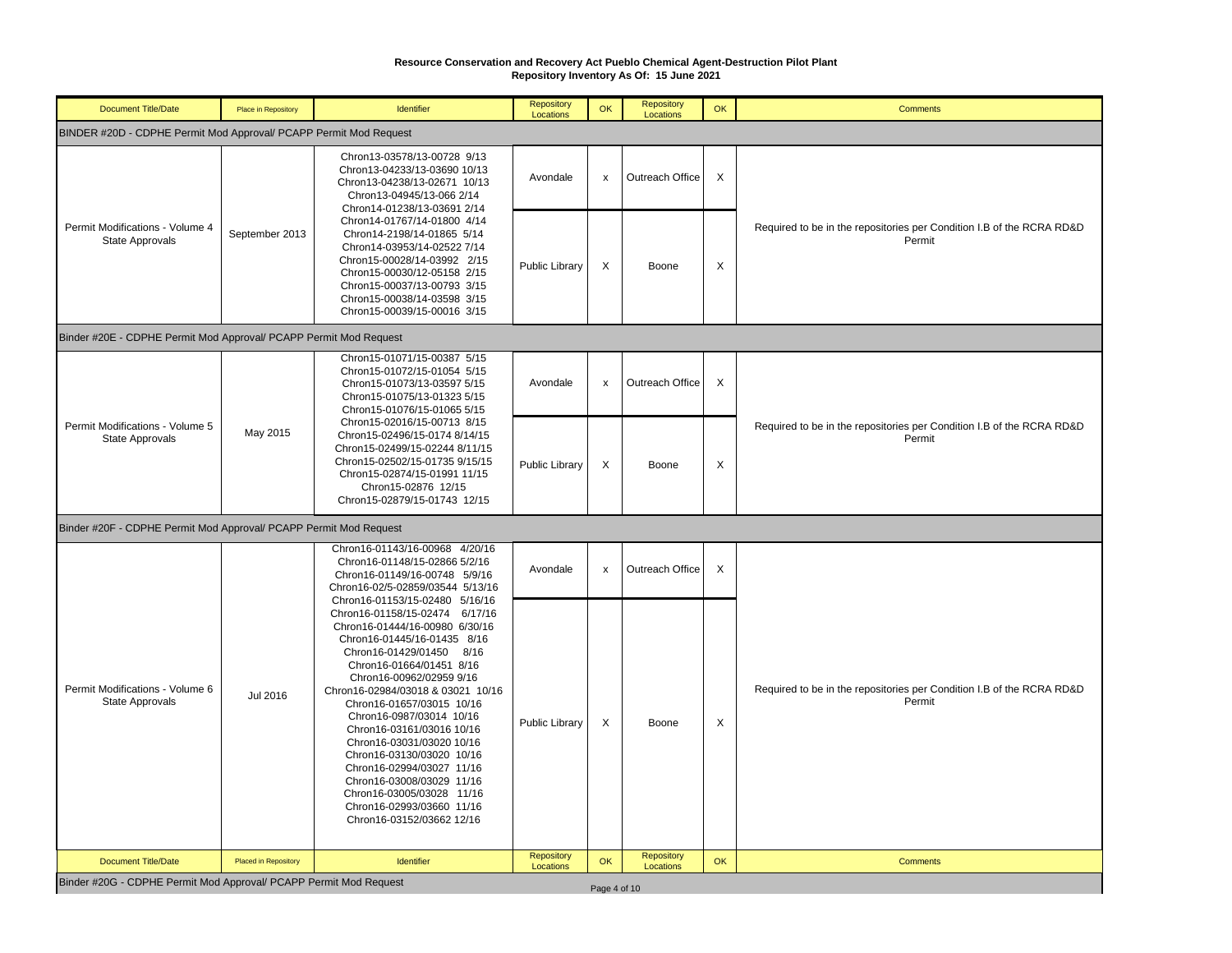|                                 |        | Chron16-03153/17-00126 1/17<br>Chron17-00292/00127 1/17 |                |                           |                 |   |                                                                                 |
|---------------------------------|--------|---------------------------------------------------------|----------------|---------------------------|-----------------|---|---------------------------------------------------------------------------------|
|                                 |        | Chron17-00106/00134 2/17                                | Avondale       | $\boldsymbol{\mathsf{x}}$ |                 |   |                                                                                 |
|                                 |        | Chron17-00116/00133 2/17                                |                |                           | Outreach Office |   |                                                                                 |
|                                 |        | Chron17-00118/00132 2/17                                |                |                           |                 |   |                                                                                 |
|                                 |        | Chron17-03180/17-00137 3/17                             |                |                           |                 |   |                                                                                 |
|                                 |        | Chron17-03159/00136 3/17                                |                |                           |                 | X |                                                                                 |
|                                 |        | Chron17-00121/00138 3/17                                |                |                           |                 |   |                                                                                 |
|                                 |        | Chron17-00113/00139 3/17                                |                |                           |                 |   |                                                                                 |
|                                 |        | Chron17-00309/ 317                                      |                |                           |                 |   |                                                                                 |
|                                 |        | Chron17-03155/00140 3/17                                |                |                           |                 |   |                                                                                 |
|                                 |        | Chron17-00295/00141 3/17                                |                |                           |                 |   |                                                                                 |
|                                 |        | Chron17-00305/00744 4/17                                |                |                           |                 |   |                                                                                 |
|                                 |        | Chron17-00327/00745 4/17                                |                |                           |                 |   |                                                                                 |
|                                 |        | Chron17-00308/00747 4/17                                |                |                           |                 |   |                                                                                 |
|                                 | Feb-19 | Chron17-00705/00757 5/17                                |                |                           |                 |   | Required to be in the repositories per Condition I.B of the RCRA RD&D<br>Permit |
| Permit Modifications - Volume 7 |        | Chron17-00699/00753 5/17                                |                |                           |                 |   |                                                                                 |
| <b>State Approvals</b>          |        | Chron17-00308/00747 5/17                                |                |                           |                 |   |                                                                                 |
|                                 |        | Chron17-00328/00754 5/17                                |                |                           |                 |   |                                                                                 |
|                                 |        | Chron17-00703/00755 5/17                                |                |                           |                 |   |                                                                                 |
|                                 |        | Chron16-03019/01567 5/17                                |                |                           |                 |   |                                                                                 |
|                                 |        | Chron17-01250/01571 6/17                                |                |                           |                 |   |                                                                                 |
|                                 |        | Chron17-00111/01574 6/17                                |                |                           |                 |   |                                                                                 |
|                                 |        | Chron17-00721, -01262/01575 6/17                        |                |                           |                 |   |                                                                                 |
|                                 |        | Chron17-01253/01579 6/17                                | Public Library | X                         | Boone           | X |                                                                                 |
|                                 |        | Chron17-00737/01933 7/17                                |                |                           |                 |   |                                                                                 |
|                                 |        | Chron17-01257/01935 7/17                                |                |                           |                 |   |                                                                                 |
|                                 |        | Chron17-01263/01938 7/17                                |                |                           |                 |   |                                                                                 |
|                                 |        | Chron17-00734 & 35/01939 7/17                           |                |                           |                 |   |                                                                                 |
|                                 |        | Chron17-01718/01941 7/31<br>Chron17-01730/01940 7/17    |                |                           |                 |   |                                                                                 |
|                                 |        | Chron17-01255/01942 8/17                                |                |                           |                 |   |                                                                                 |
|                                 |        | Chron17-00715/01943 7/17                                |                |                           |                 |   |                                                                                 |
|                                 |        | Chron17-01246/01945 8/17                                |                |                           |                 |   |                                                                                 |
|                                 |        |                                                         |                |                           |                 |   |                                                                                 |
|                                 |        | Chron17-01725/01947 8/17                                |                |                           |                 |   |                                                                                 |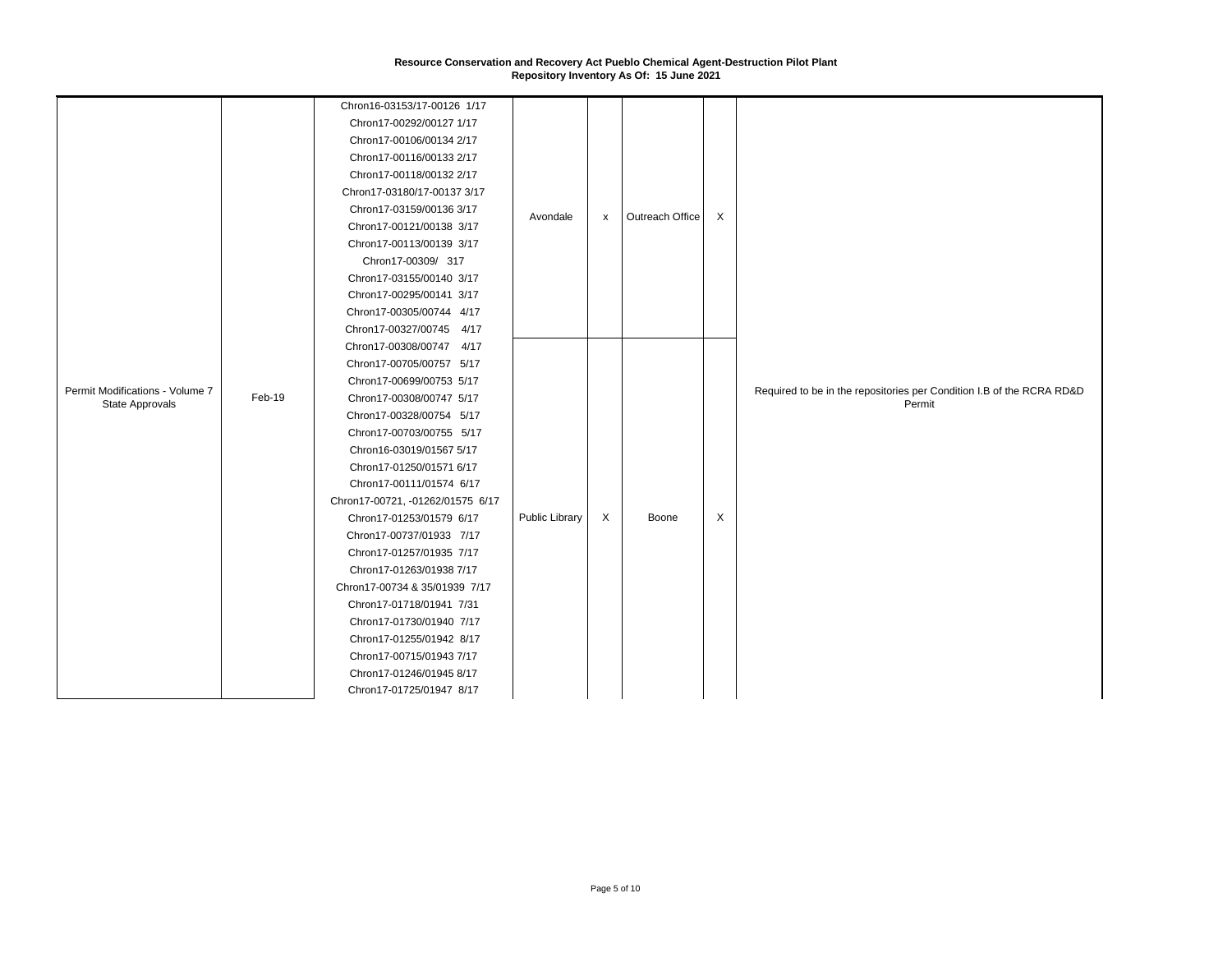| <b>Document Title/Date</b>                                         | Placed in Repository        | <b>Identifier</b>                                                                                                                                                                                                                                                                                                                                                                                                                                                                                                                                                                                                                                                                                                      | Repository<br>Locations        | OK           | Repository<br>Locations        | OK | <b>Comments</b>                                                                 |
|--------------------------------------------------------------------|-----------------------------|------------------------------------------------------------------------------------------------------------------------------------------------------------------------------------------------------------------------------------------------------------------------------------------------------------------------------------------------------------------------------------------------------------------------------------------------------------------------------------------------------------------------------------------------------------------------------------------------------------------------------------------------------------------------------------------------------------------------|--------------------------------|--------------|--------------------------------|----|---------------------------------------------------------------------------------|
| Binder #20H - CDPHE Permit Mod Approval/ PCAPP Permit Mod Request  |                             |                                                                                                                                                                                                                                                                                                                                                                                                                                                                                                                                                                                                                                                                                                                        |                                |              |                                |    |                                                                                 |
| Permit Modifications - Volume 8                                    | Oct-17                      | Chron17-00296/01949 8/17<br>Chron17-01744/01950 8/17<br>Chron17-02203/01952 9/17<br>Chron17-01739/02243 9/17<br>Chron17-01740/02244 9/17<br>Chron17-01720/02245 9/17<br>Chron17-00713/02246 9/17<br>Chron17-01745/02247 9/17<br>Chron17-02213/02248 9/17<br>Chron17-00706/02249 9/17<br>Chron17-02222/02252 9/17<br>Chron17-02228/02254 9/17<br>Chron17-02230/02256 9/17<br>Chron17-02221/02258 10/17<br>Chron17-00199/02259 10/17<br>Chron17-00724/03058 10/17<br>Chron17-02242/03059 10/17<br>Chron17-02217/03061 10/17<br>Chron17-00315/03060 10/17<br>Chron17-02864/03063 11/17<br>Chron17-02854/03064 11/17<br>Chron17-02242/03067 12/17<br>Chron17-02215/03068 12/17<br>Chron 17-00302/03071 1/18                | Avondale                       | X            | Out Reach<br>Office            | X  | Required to be in the repositories per Condition I.B of the RCRA RD&D<br>Permit |
| State Approvals                                                    |                             | Chron17-03233/00242 1/18<br>Chron17-03222/00243 1/18<br>Chron17-03231/18-00241 1/18<br>Chron17-02865/00253 1/18<br>Chron17-03229/18-00254 2/18<br>Chron17-01265/18-00258 2/18<br>Chron17-03233/00259 2/18<br>Chron17-00301/18-00264 2/18<br>Chron17-03235/18-0268 3/18<br>Chron16-03002/18-00270 3/18<br>Chron17-02856/17-03066 11/17<br>Chron17-01741/00275 4/18<br>Chron17-03509/00278 4/18<br>Chron18-00204/00279 4/18<br>Chron18-00218/00280 4/18<br>Chron17-03514/00836 5/18<br>Chron 18-00221/00842 5/18<br>Chron18-00232/00841 5/18<br>Chron18-00220/00840 5/18<br>Chron18-00213/000839 5/18<br>Chron18-00225/00838 5/18<br>Chron18-00799/00837 5/18<br>Chron18-00811/00849 6/18<br>Chron17-02232/18-00850 6/18 | <b>Public Library</b>          | X            | Boone                          | Χ  |                                                                                 |
| <b>Document Title/Date</b>                                         | <b>Placed in Repository</b> | <b>Identifier</b>                                                                                                                                                                                                                                                                                                                                                                                                                                                                                                                                                                                                                                                                                                      | <b>Repository</b><br>Locations | OK           | <b>Repository</b><br>Locations | OK | <b>Comments</b>                                                                 |
| Binder #20 I - CDPHE Permit Mod Approval/ PCAPP Permit Mod Request |                             |                                                                                                                                                                                                                                                                                                                                                                                                                                                                                                                                                                                                                                                                                                                        |                                |              |                                |    |                                                                                 |
|                                                                    |                             | Chron18-01585/00858 7/18<br>A259:C319<br>Chron18-01587/00863 8/18<br>Chron18-00834 /00861 8/18<br>Chron18-01587/00863 8/19<br>Chron18-00803/00851 6/22                                                                                                                                                                                                                                                                                                                                                                                                                                                                                                                                                                 |                                | Page 6 of 10 |                                |    |                                                                                 |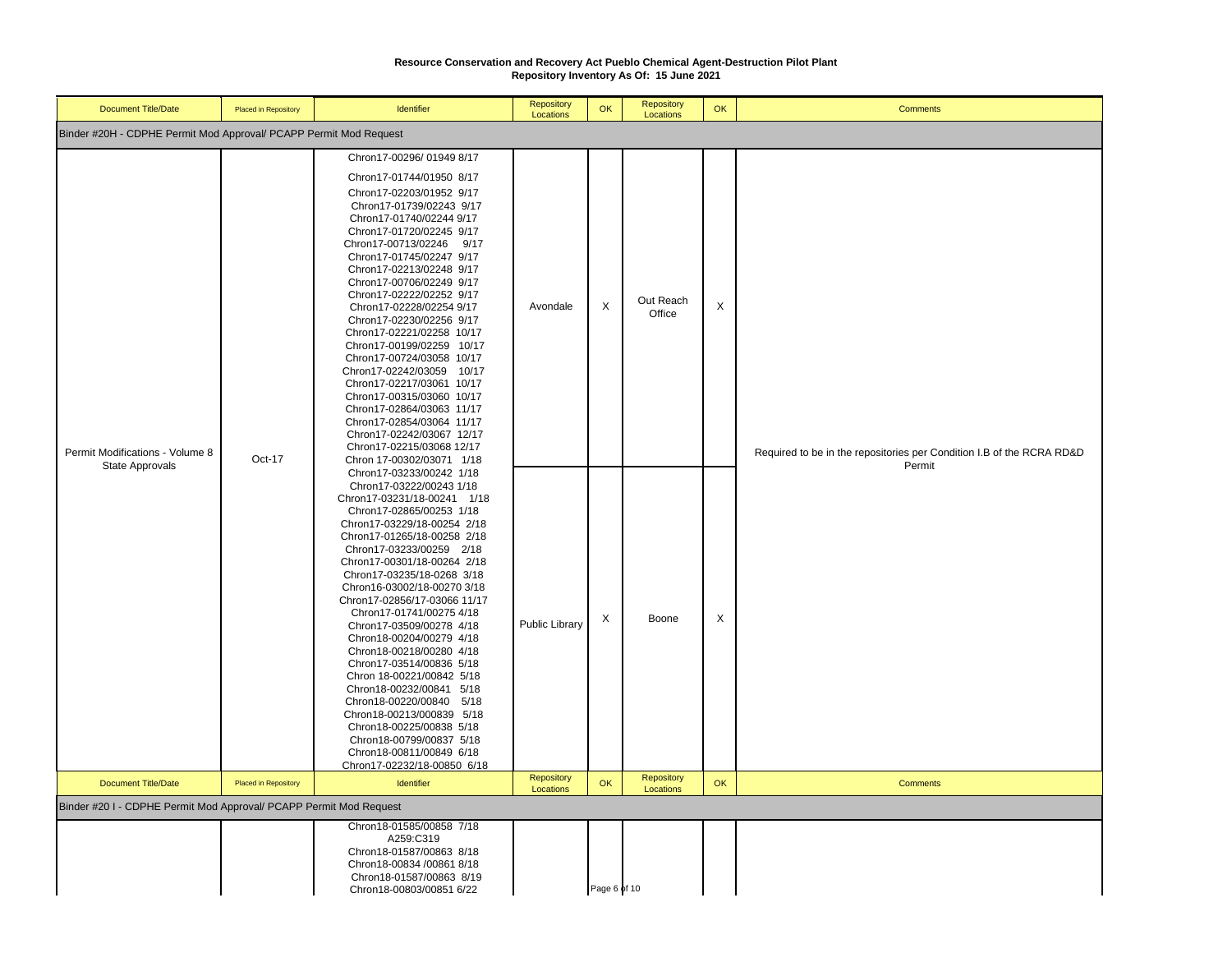| Permit Modifications - Volume 9<br><b>State Approvals</b> | Aug-19 | Chron18-00802/00852 7/18<br>Chron18-00833/00854 7/18<br>Chron18-00815/00855 7/18<br>Chron18-01582/00856 7/18<br>Chron18-00817/00857 7/18<br>Chron18-00806/00859 7/18<br>Chron18-01603/00866 8/18<br>Chron18-01588/00867 8/18<br>Chron18-00214/00260 10/18<br>Chron18-00818/00875 11/18<br>Chron18-00818/00875 11/18<br>Chron18-01608/02791 11/18<br>Chron18-01612/02792 11/18<br>Chron18-01605/02793 11/19<br>Chron18-02216/02794 11/18<br>Chron18-01586/02801 12/18<br>Chron18-02979/02804 12/18<br>Chron18-01583/19-00248 1/19<br>Chron18-02984/19-00249 1/19                                                                                  | Avondale       | $\mathsf{X}$ | Out Reach<br>Office | $\times$ | Required to be in the repositories per Condition I.B of the RCRA RD&D<br>Permit |
|-----------------------------------------------------------|--------|--------------------------------------------------------------------------------------------------------------------------------------------------------------------------------------------------------------------------------------------------------------------------------------------------------------------------------------------------------------------------------------------------------------------------------------------------------------------------------------------------------------------------------------------------------------------------------------------------------------------------------------------------|----------------|--------------|---------------------|----------|---------------------------------------------------------------------------------|
|                                                           |        | Chron18-02989/19-00250 1/19<br>Chron19-00218/00251 1/19<br>Chron19-00212/00256 5/19<br>Chron19-02211/00257 2/19<br>Chron19-00221/00258 2/19<br>Chron19-00222/00260 2/19<br>Chron19-00246/00262 3/19<br>Chron19-00235/00263 3/19<br>Chron19-00593/00909 5/19<br>Chron19-00571/00914 5/19<br>Chron19-01384/00918 6/17<br>Chron19-00236/01400 6/27<br>Chron19-01969/01406 8/15<br>Chron19-00573/01409 9/4<br>Chron19-01389/01410 9/12<br>Chron19-01965/01976 10/24<br>Chron19-01385/01978 10/24<br>Chron19-00606/01980 10/29<br>Chron19-00568/01983 10/31<br>Chron19-01970/01992 12/12<br>Chron19-02934/20-00490 02/10<br>Chron20-00447/00491 02/13 | Public Library | X            | Boone               | X        |                                                                                 |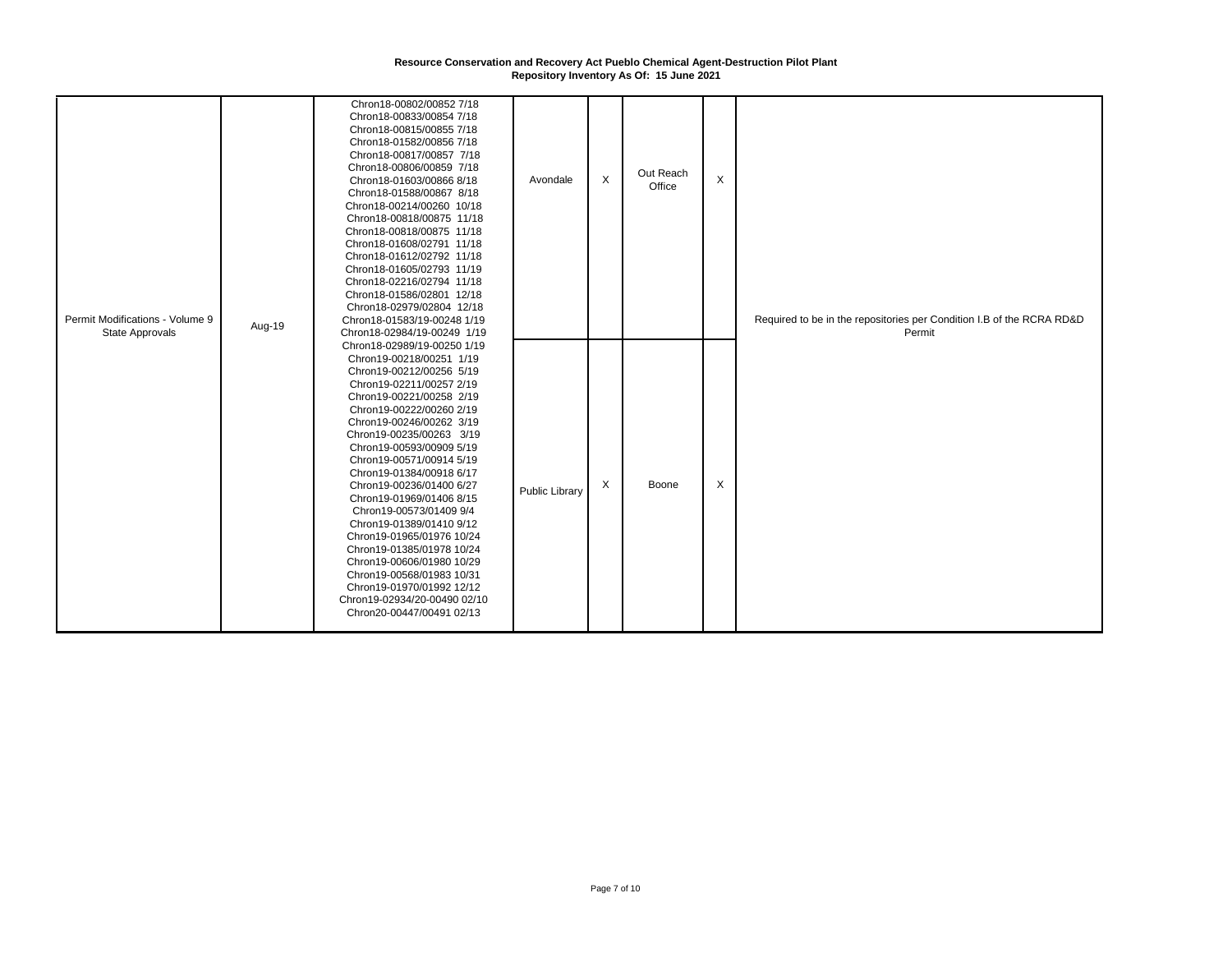| Document Title/Date                                                       | Placed in Repository                                                                                                                                            | Identifier                                                                                                                                                                                                                                                                                                                                                                                     | Repository<br>Locations | OK | Repository<br>Locations | OK | <b>Comments</b>                                                                 |
|---------------------------------------------------------------------------|-----------------------------------------------------------------------------------------------------------------------------------------------------------------|------------------------------------------------------------------------------------------------------------------------------------------------------------------------------------------------------------------------------------------------------------------------------------------------------------------------------------------------------------------------------------------------|-------------------------|----|-------------------------|----|---------------------------------------------------------------------------------|
| Binder #20 J - CDPHE Permit Mod Approval/ PCAPP Permit Mod Request        |                                                                                                                                                                 |                                                                                                                                                                                                                                                                                                                                                                                                |                         |    |                         |    |                                                                                 |
| Permit Modifications - Volume 10<br><b>State Approvals</b>                | Chron20-00452<br>Chron20-01499<br>Chron20-01501<br>Chron20-01498<br>Chron20-01491<br>Chron20-02241<br>Chron21-00625<br>Chron20-04189<br>Chron20-02247<br>May-21 | Chron20-0000446/00488 1/30<br>Chron20-00447/00491 2/13<br>Chron20-00450/00512 6/23<br>Chron20-00458/00495 3/3<br>Chron20-00460/00508 5/28<br>Chron20-00477/00513 6/23<br>Chron20-00480/00503 5/8<br>Chron20-02248/21-00661<br>Chron20-02645/21-00683<br>Chron20-04201/21-00682<br>Chron20-02652/02685<br>Chron20-02665/02684<br>Chron20-02656/02680<br>Chron20-04194/21-01634<br>Chron20-04204 | Avondale                | X  | Out Reach<br>Office     | X  | Required to be in the repositories per Condition I.B of the RCRA RD&D<br>Permit |
|                                                                           |                                                                                                                                                                 | Chron20-04205<br>Chron21-00634<br>Chron21-00629                                                                                                                                                                                                                                                                                                                                                | Public Library          | X  | Boone                   | X  |                                                                                 |
| Document Title/Date                                                       | Placed in Repository                                                                                                                                            | Identifier                                                                                                                                                                                                                                                                                                                                                                                     | Repository<br>Locations | OK | Repository<br>Locations | OK | <b>Comments</b>                                                                 |
| Binder #41 - MPHRA Assessment Report PCAPP with EDS, Supersedes #15 & 26A |                                                                                                                                                                 |                                                                                                                                                                                                                                                                                                                                                                                                |                         |    |                         |    |                                                                                 |
| Multi Pathway Health Risk<br>Assessment Report with EDS                   | <b>July 2016</b>                                                                                                                                                | 24852-3RC-000-V0007                                                                                                                                                                                                                                                                                                                                                                            | Avondale                | x  | Outreach Office         | X  | Provided in the repositories for the public's general information.              |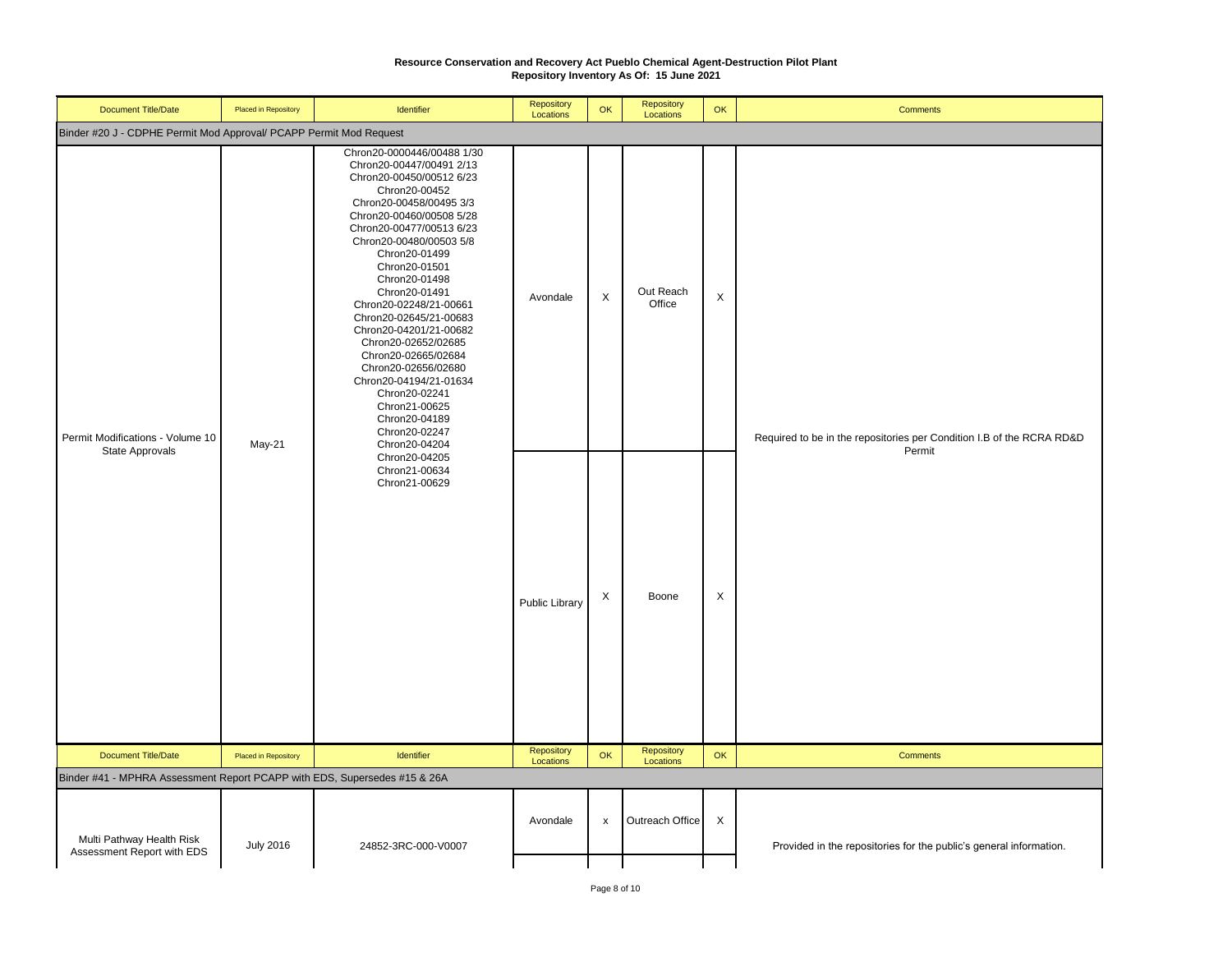|                                                                                                                              |                  |                                | <b>Public Library</b> | X            | Boone           | X                         |                                                                    |  |  |  |  |
|------------------------------------------------------------------------------------------------------------------------------|------------------|--------------------------------|-----------------------|--------------|-----------------|---------------------------|--------------------------------------------------------------------|--|--|--|--|
| Permit Modification Nos. 139,                                                                                                |                  | Chron17-01240                  | Avondale              | $\mathsf{x}$ | Outreach Office | $\mathsf{x}$              |                                                                    |  |  |  |  |
| 142, & 159                                                                                                                   | June 2017        | Chron17-01265<br>Chron17-01720 | Public Library        | X            | Boone           | X                         | Provided in the repositories for the public's general information. |  |  |  |  |
| Binder #53 Public Notice - Permit Renewal Application (5 Binders)                                                            |                  |                                |                       |              |                 |                           |                                                                    |  |  |  |  |
| <b>PCAPP Permit Renewal</b>                                                                                                  | September 2013   | Chron17-01272                  | Avondale              | x            | Outreach Office | X                         | Provided in the repositories for the public's general information. |  |  |  |  |
| Application                                                                                                                  |                  |                                | Public Library        | $\times$     | Boone           | $\mathsf{X}$              |                                                                    |  |  |  |  |
| Binder #64 - MPHRA Report with EDS and SDC                                                                                   |                  |                                |                       |              |                 |                           |                                                                    |  |  |  |  |
| Screening Multiple Pathway<br>Health Risk Assessment Report<br>(MPHRA) for PCAPP with<br><b>Explosive Destruction System</b> | <b>July 2020</b> | 24852-3RC-000-V0011            | Avondale              | $\mathsf{x}$ | Outreach Office | $\boldsymbol{\mathsf{x}}$ | Provided in the repositories for the public's general information. |  |  |  |  |
| (EDS) and Static Detonation<br>Chambers (SDC)                                                                                |                  |                                | Public Library        | $\mathsf{x}$ | Boone           | x                         |                                                                    |  |  |  |  |
| Binder #65 - State RCRA Permit - Part B                                                                                      |                  |                                |                       |              |                 |                           |                                                                    |  |  |  |  |
| State RCRA Permit - Pueblo<br><b>Chemical Agent-Destruction Pilot</b>                                                        | June 2021        | 24852-30L-H01-00057v01         | Avondale              | x            | Outreach Office | $\mathsf{x}$              | Provided in the repositories for the public's general information. |  |  |  |  |
| Plant CO-20-09-02-01                                                                                                         |                  |                                | Public Library        | $\pmb{\chi}$ | Boone           | $\mathsf{x}$              |                                                                    |  |  |  |  |
| Binder #66 Public Notice - PM B017, B026, B030                                                                               |                  |                                |                       |              |                 |                           |                                                                    |  |  |  |  |
| <b>PCAPP Permit Modification</b>                                                                                             | June 2021        | Chron21-01686<br>Chron21-01689 | Avondale              | $\mathsf{x}$ | Outreach Office | X                         | Provided in the repositories for the public's general information. |  |  |  |  |
| B017, B026, B030                                                                                                             |                  | Chron21-00656                  | Public Library        | $\mathsf{X}$ | Boone           | X                         |                                                                    |  |  |  |  |
| Public Notice - ACWA SDC                                                                                                     |                  |                                |                       |              |                 |                           |                                                                    |  |  |  |  |
| *ACWA SDC EA                                                                                                                 | *September 2018  |                                | Avondale              | $\mathsf{x}$ | Outreach Office | $\boldsymbol{\mathsf{X}}$ | Provided in the repositories for the public's general information. |  |  |  |  |
| * *Response to Comments for<br><b>SDC EA</b>                                                                                 | ** October 2018  |                                | Public Library        | $\mathsf{X}$ | Boone           | X                         |                                                                    |  |  |  |  |